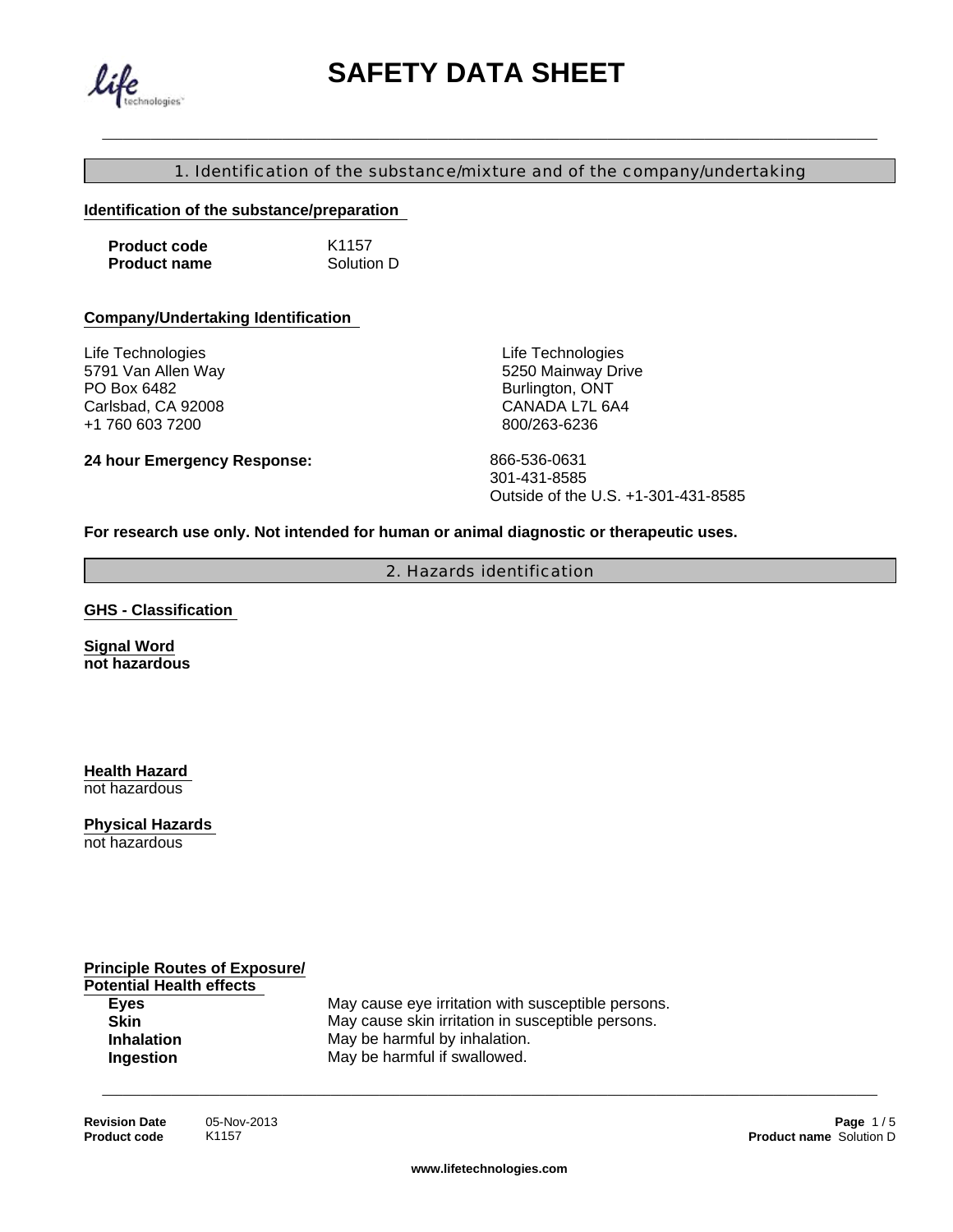| none |  |
|------|--|
| none |  |
| none |  |
| none |  |
|      |  |

**Target Organ Effects**

No known effects under normal use conditions.

| HMIS |  |  |
|------|--|--|
|      |  |  |

| Health       |  |
|--------------|--|
| Flammability |  |
| Reactivity   |  |

#### 3. Composition/information on ingredients

The product contains no substances which at their given concentration, are considered to be hazardous to health. We recommend handling all chemicals with caution.

|                                                                               |                                                                                                                                       | 4. First aid measures                                                                                                                           |  |  |
|-------------------------------------------------------------------------------|---------------------------------------------------------------------------------------------------------------------------------------|-------------------------------------------------------------------------------------------------------------------------------------------------|--|--|
| <b>Skin contact</b>                                                           |                                                                                                                                       | Rinse with plenty of water. If symptoms arise, call a physician.                                                                                |  |  |
| Eye contact                                                                   |                                                                                                                                       | Rinse immediately with plenty of water, also under the eyelids, for at least 15<br>minutes. If symptoms persist, call a physician.              |  |  |
| Ingestion                                                                     |                                                                                                                                       | Never give anything by mouth to an unconscious person. If symptoms persist, call<br>a physician. Do not induce vomiting without medical advice. |  |  |
| <b>Inhalation</b>                                                             | Move to fresh air. If symptoms persist, call a physician. If not breathing, give<br>artificial respiration.<br>Treat symptomatically. |                                                                                                                                                 |  |  |
| Notes to physician                                                            |                                                                                                                                       |                                                                                                                                                 |  |  |
|                                                                               |                                                                                                                                       | 5. Fire-fighting measures                                                                                                                       |  |  |
| Suitable extinguishing media<br>Special protective equipment for firefighters |                                                                                                                                       | Water spray. Carbon dioxide (CO2). Foam. Dry chemical.<br>Wear self-contained breathing apparatus and protective<br>suit.                       |  |  |

|                             | 6. Accidental release measures         |
|-----------------------------|----------------------------------------|
| <b>Personal precautions</b> | Use personal protective equipment.     |
| Methods for cleaning up     | Soak up with inert absorbent material. |

#### **Environmental precautions**

Prevent further leakage or spillage if safe to do so.

See Section 12 for additional information.

#### 7. Handling and storage

\_\_\_\_\_\_\_\_\_\_\_\_\_\_\_\_\_\_\_\_\_\_\_\_\_\_\_\_\_\_\_\_\_\_\_\_\_\_\_\_\_\_\_\_\_\_\_\_\_\_\_\_\_\_\_\_\_\_\_\_\_\_\_\_\_\_\_\_\_\_\_\_\_\_\_\_\_\_\_\_\_\_\_\_\_\_\_\_\_\_\_\_\_\_\_\_\_\_\_\_\_\_\_\_\_\_\_\_\_\_\_\_

K1157 **Revision Date Product code**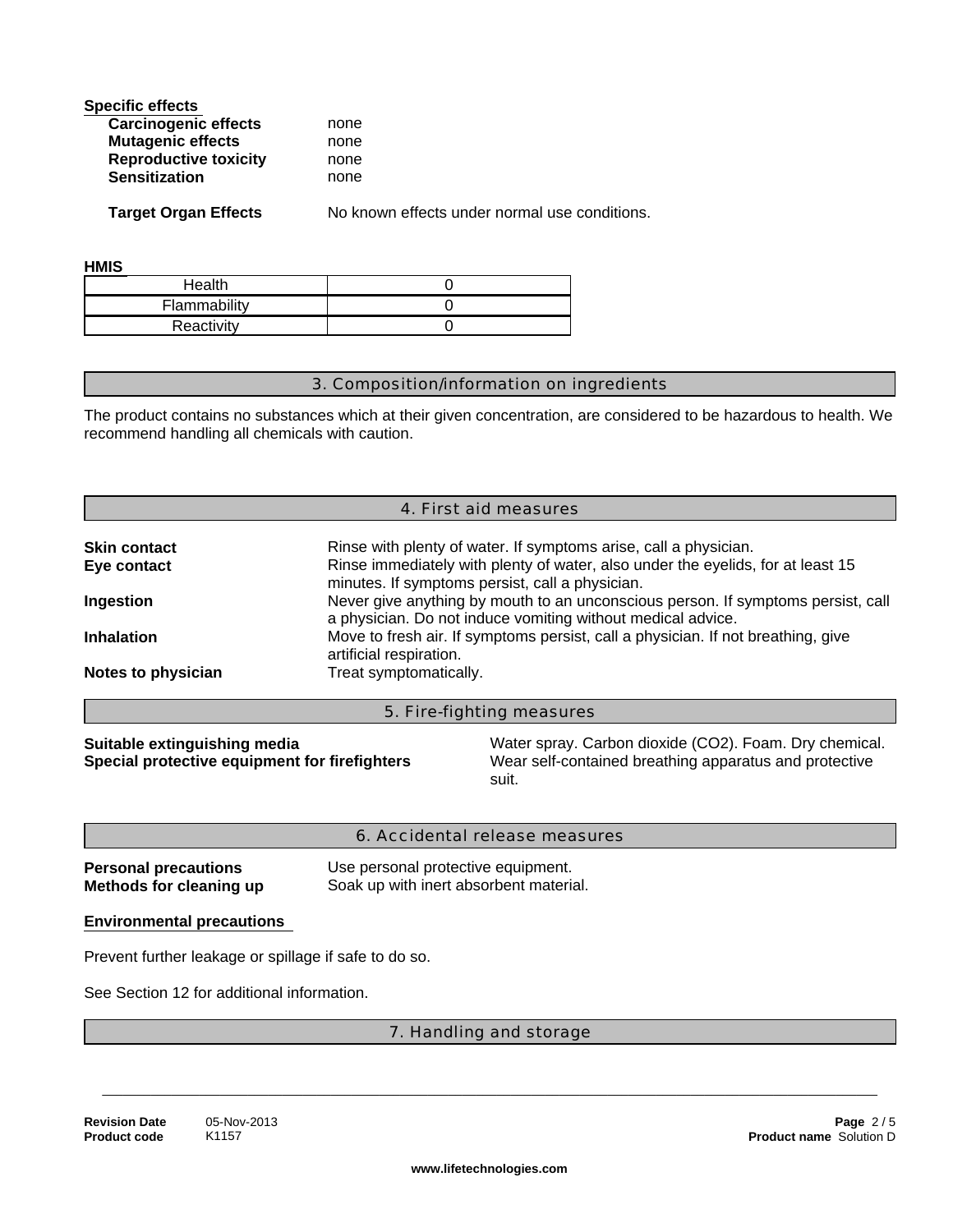#### **Storage** Keep in a dry, cool and well-ventilated place. **Handling** Always wear reccommended Personal Protective Equipment. No special handling advice required.

#### 8. Exposure controls/personal protection

#### **Exposure limits**

We are not aware of any national exposure limit.

**Engineering measures**  Ensure adequate ventilation, especially in confined areas.

#### **Personal protective equipment**

Personal Protective Equipment requirements are dependent on the user institution's risk assessment and are specific to the risk assessment for each laboratory where this material may be used.

| <b>Respiratory protection</b>                                                                    | In case of insufficient ventilation wear suitable respiratory equipment.                                                                                              |
|--------------------------------------------------------------------------------------------------|-----------------------------------------------------------------------------------------------------------------------------------------------------------------------|
| <b>Hand protection</b><br>Eye protection<br>Skin and body protection.<br><b>Hygiene measures</b> | Impervious gloves.<br>Safety glasses with side-shields.<br>Lightweight protective clothing.<br>Handle in accordance with good industrial hygiene and safety practice. |
| <b>Environmental exposure</b><br>controls                                                        | Prevent product from entering drains.                                                                                                                                 |

#### 9. Physical and chemical properties

#### **General Information**

**Oxidizing properties** No information available. **Water solubility soluble Form** liquid liquid **liquid Appearance Odor Melting point/range Autoignition temperature Boiling Point/Range Flash point**

## No information available No information available **°C** no data available **°C** no data available **°C** no data available **°C** no data available

**°F** no data available **°F** no data available **°F** no data available

**°F** no data available

#### 10. Stability and reactivity

| <b>Stability</b><br><b>Materials to avoid</b><br><b>Hazardous decomposition</b><br>products | Stable under normal conditions.<br>No dangerous reaction known under conditions of normal use.<br>None under normal use |
|---------------------------------------------------------------------------------------------|-------------------------------------------------------------------------------------------------------------------------|
| polymerization                                                                              | Hazardous polymerisation does not occur.                                                                                |

#### 11. Toxicological information

\_\_\_\_\_\_\_\_\_\_\_\_\_\_\_\_\_\_\_\_\_\_\_\_\_\_\_\_\_\_\_\_\_\_\_\_\_\_\_\_\_\_\_\_\_\_\_\_\_\_\_\_\_\_\_\_\_\_\_\_\_\_\_\_\_\_\_\_\_\_\_\_\_\_\_\_\_\_\_\_\_\_\_\_\_\_\_\_\_\_\_\_\_\_\_\_\_\_\_\_\_\_\_\_\_\_\_\_\_\_\_\_

### **Acute toxicity**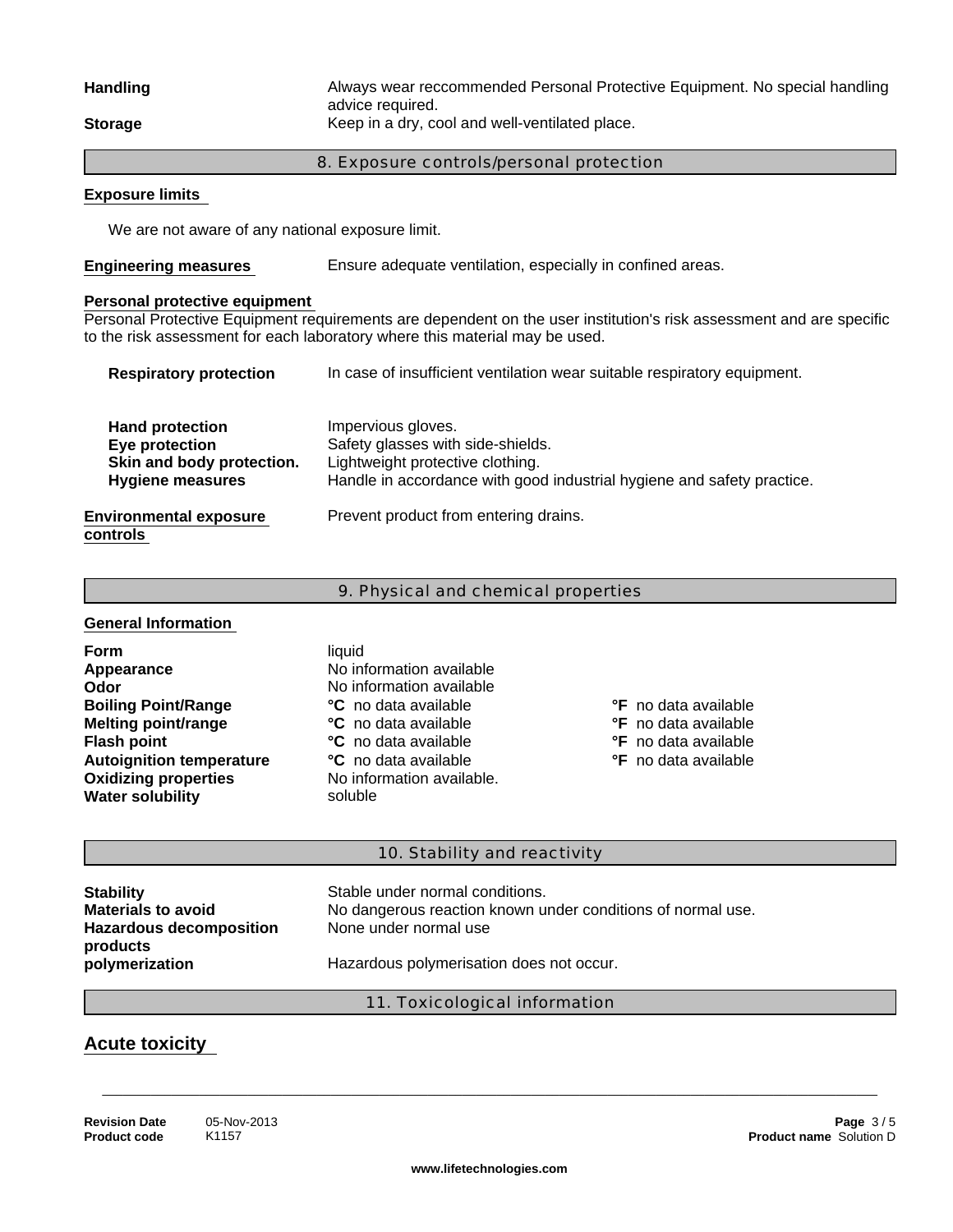#### not hazardous

# **Principle Routes of Exposure/**

| <b>Potential Health effects</b> |                                                    |
|---------------------------------|----------------------------------------------------|
| <b>Eyes</b>                     | May cause eye irritation with susceptible persons. |
| Skin                            | May cause skin irritation in susceptible persons.  |
| <b>Inhalation</b>               | May be harmful by inhalation.                      |
| Ingestion                       | May be harmful if swallowed.                       |
| <b>Carcinogenic effects</b>     | none                                               |
| <b>Mutagenic effects</b>        | none                                               |
| <b>Reproductive toxicity</b>    | none                                               |
| <b>Sensitization</b>            | none                                               |
| <b>Target Organ Effects</b>     | No known effects under normal use conditions.      |
|                                 |                                                    |

#### 12. Ecological information

| <b>Ecotoxicity effects</b> | No information available. |
|----------------------------|---------------------------|
| <b>Mobility</b>            | No information available. |
| <b>Biodegradation</b>      | Inherently biodegradable  |
| <b>Bioaccumulation</b>     | Does not bioaccumulate.   |

#### 13. Disposal considerations

Dispose of in accordance with local regulations.

14. Transport information

**IATA**<br>**Proper shipping name Hazard class** none **Subsidiary Class** none **Packing group** none UN-No<sup>ot</sup> None

Not classified as dangerous in the meaning of transport regulations

\_\_\_\_\_\_\_\_\_\_\_\_\_\_\_\_\_\_\_\_\_\_\_\_\_\_\_\_\_\_\_\_\_\_\_\_\_\_\_\_\_\_\_\_\_\_\_\_\_\_\_\_\_\_\_\_\_\_\_\_\_\_\_\_\_\_\_\_\_\_\_\_\_\_\_\_\_\_\_\_\_\_\_\_\_\_\_\_\_\_\_\_\_\_\_\_\_\_\_\_\_\_\_\_\_\_\_\_\_\_\_\_